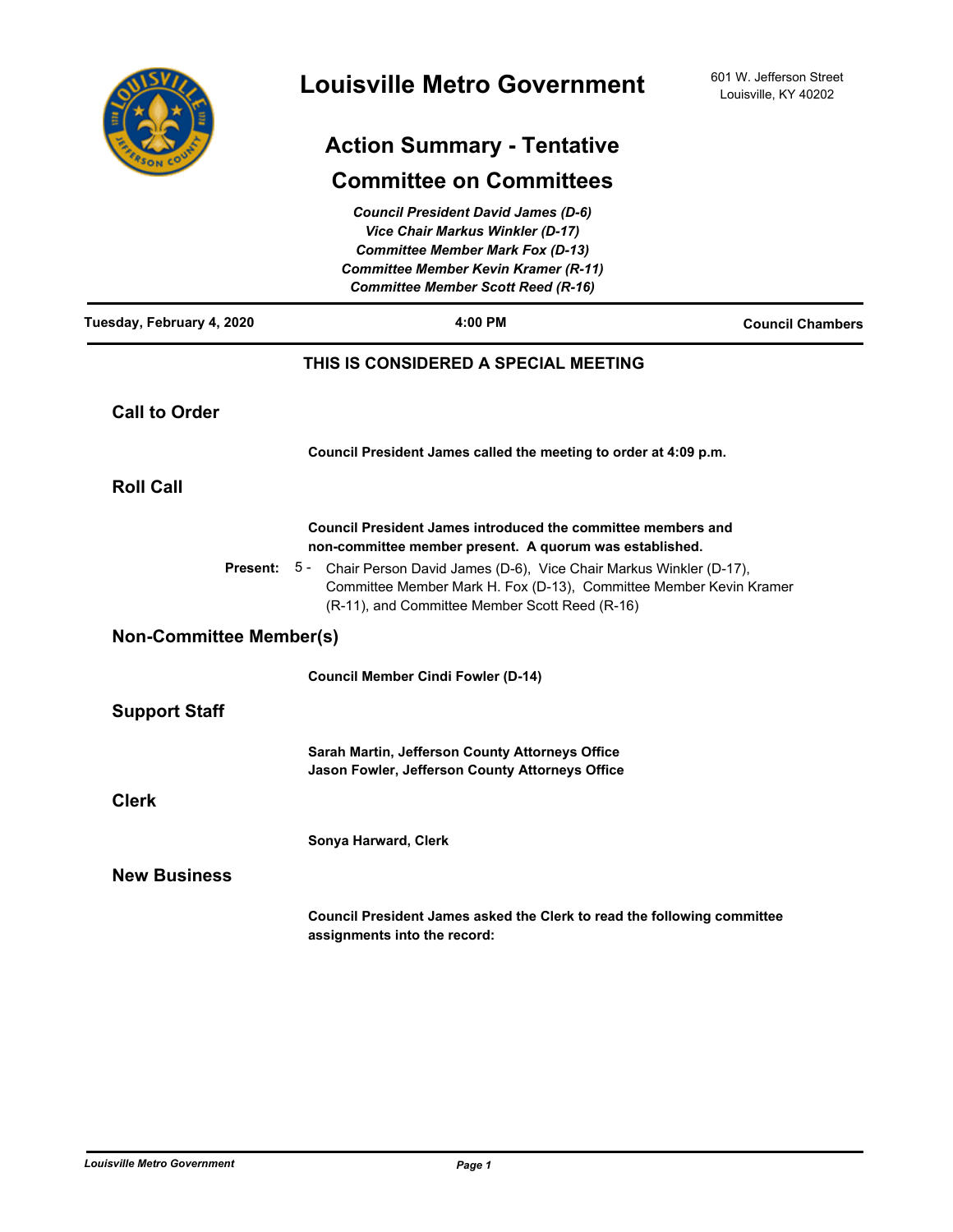#### **Legislation assigned to METRO COUNCIL (Special Legislation)**

**1.** [R-023-20](http://louisville.legistar.com/gateway.aspx?m=l&id=/matter.aspx?key=52614)

### **A RESOLUTION APPROVING THE COMMITTEE MEETING SCHEDULE OF THE LEGISLATIVE COUNCIL OF THE LOUISVILLE/JEFFERSON COUNTY METRO GOVERNMENT ("COUNCIL") FOR THE CALENDAR YEAR 2020.**

*Sponsors:*Primary David James (D-6)

[R-023-20 V.1 020620 - 2020 Metro Council Calendar.pdf](http://louisville.legistar.com/gateway.aspx?M=F&ID=79549e17-52d3-447d-9e11-bfd20e88ca6e.pdf) *Attachments:* [ATTACH Draft 2020 Metro Council Calendar \(updated 1-30-20\).pdf](http://louisville.legistar.com/gateway.aspx?M=F&ID=7d691008-96ed-4648-9dae-a1ef41c442db.pdf)

#### **2.** [OR-002-20](http://louisville.legistar.com/gateway.aspx?m=l&id=/matter.aspx?key=52666)

### **AN ORDER TO APPROVE A \$10,000 PERFORMANCE BOND FOR THE LOUISVILLE/JEFFERSON COUNTY METRO GOVERNMENT CLERK FOR JANUARY 9, 2020 THROUGH JANUARY 4, 2021.**

*Sponsors:*Primary David James (D-6)

Attachments: [OR-002-20 v.1 020620 - Bond for Council Clerk.pdf](http://louisville.legistar.com/gateway.aspx?M=F&ID=7e2db300-4980-4931-95d2-c11d155e6058.pdf) [OR-002-20 v.1 020620 - ATTACH BOND.pdf](http://louisville.legistar.com/gateway.aspx?M=F&ID=8633309c-7a5e-4f33-a7d6-7c52dfacabb2.pdf)

#### **Legislation assigned to APPROPRIATIONS COMMITTEE**

**3.** [O-029-20](http://louisville.legistar.com/gateway.aspx?m=l&id=/matter.aspx?key=52615)

**AN ORDINANCE AMENDING ORDINANCE NO. 081, SERIES 2019, RELATING TO THE FISCAL YEAR 2019-2020 OPERATING BUDGET FOR LOUISVILLE/JEFFERSON COUNTY METRO GOVERNMENT, BY TRANSFERRING \$10,000 FROM THE NEIGHBORHOOD DEVELOPMENT FUND (DISTRICT 12) TO LOUISVILLE METRO COUNCIL GENERAL OPERATIONS (DISTRICT 12).**

*Sponsors:*Primary Rick Blackwell (D-12)

**4.** [O-032-20](http://louisville.legistar.com/gateway.aspx?m=l&id=/matter.aspx?key=52652)

**AN ORDINANCE AMENDING ORDINANCE NO. 81, SERIES 2019 AND ORDINANCE NO. 82, SERIES 2019 RELATING TO THE FISCAL YEAR 2019-2020 OPERATING AND CAPITAL BUDGETS, RESPECTIVELY, BY TRANSFERRING \$37,000 FROM THE DISTRICT 22 NEIGHBORHOOD DEVELOPMENT FUND TO THE DISTRICT 22 CAPITAL INFRASTRUCTURE FUND.**

*Sponsors:*Primary Robin Engel (R-22)

### **Legislation assigned to BUDGET COMMITTEE**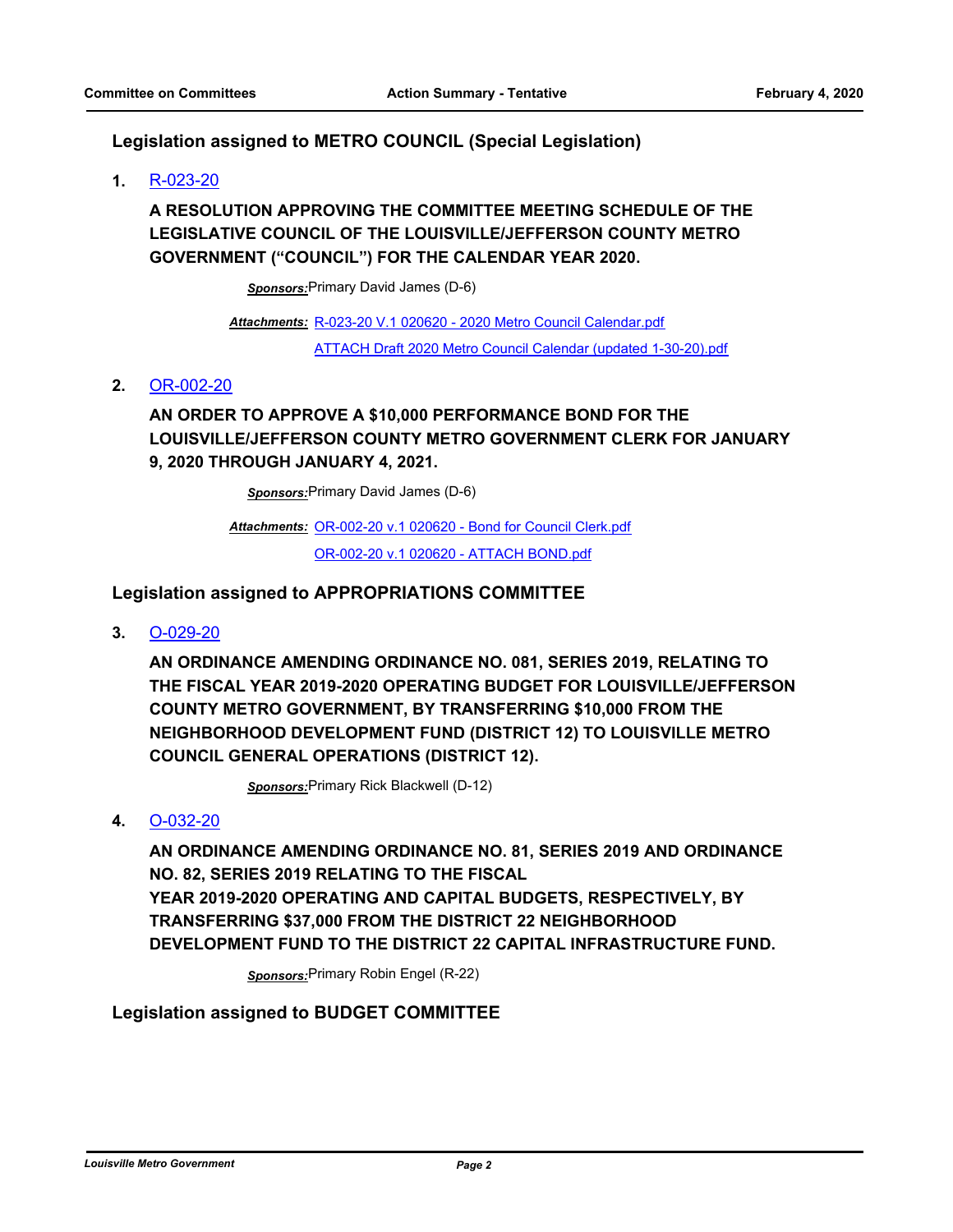#### **5.** [O-035-20](http://louisville.legistar.com/gateway.aspx?m=l&id=/matter.aspx?key=52659)

**AN ORDINANCE REPEALING AND REPLACING ORDINANCE NUMBER 169, SERIES 2019 PASSED ON NOVEMBER 7, 2019 AND APPROVING A FORGIVABLE LOAN PURSUANT TO LOUISVILLE METRO CODE OF ORDINANCES § 39.131, TO REBOUND, INC. ON BEHALF OF THE COMMUNITY FOUNDATION OF LOUISVILLE, INC. AND REBOUND, INC. FOR THE DEVELOPMENT OF FOURTEEN UNITS OF MARKET RATE HOUSING IN THE RUSSELL NEIGHBORHOOD.**

*Sponsors:*Primary Barbara Sexton Smith (D-4) and Primary Bill Hollander (D-9)

Attachments: O-035-20 V.1 020620 Replacing Ord 169, 2019 for Forgivable Loan to Rebound, Inc for 14 Units of Housing in Russell Neighborhood.pdf

#### **6.** [O-036-20](http://louisville.legistar.com/gateway.aspx?m=l&id=/matter.aspx?key=52660)

### **AN ORDINANCE AMENDING CHAPTER XX OF THE LOUISVILLE METRO CODE OF ORDINANCES BY CREATING A NEW SECTION REGARDING A SURCHARGE ON TICKETS AND A TAX ON RESTAURANT GROSS RECEIPTS.**

*Sponsors:*Primary Brent Ackerson (D-26)

Attachments: O-036-20 V.1 020620 New LMCO Section for Surcharge on Tickets & Tax on Restaurant Gross Receipts.pdf

### **Legislation assigned to COMMUNITY AFFAIRS, HEALTH AND EDUCATION COMMITTEE**

**7.** [R-021-20](http://louisville.legistar.com/gateway.aspx?m=l&id=/matter.aspx?key=52584)

**A RESOLUTION HONORING REVEREND HERMAN WAYNE COLBERT BY DEDICATING THE NORTHEAST CORNER OF SOUTH 11TH AND 7TH STREETS AS "REVEREND H. WAYNE COLBERT WAY" IN HIS HONOR.**

#### **SPONSORED BY: PRESIDENT DAVID JAMES**

*Sponsors:*Primary David James (D-6)

*Attachments:* [R-021-20 V.1 020620 – Honorary Sign for Rev. Colbert.pdf](http://louisville.legistar.com/gateway.aspx?M=F&ID=18e3117e-922d-4c03-a6c4-81700c716f31.pdf)

#### **Legislation assigned to GOVERNMENT OVERSIGHT AND AUDIT**

**8.** [ID 20-0200](http://louisville.legistar.com/gateway.aspx?m=l&id=/matter.aspx?key=52668)

#### **Revenue Commission - NaomiRose Paulin (New Appointment)**

*Attachments:* [APT Revenue Commission 020620.pdf](http://louisville.legistar.com/gateway.aspx?M=F&ID=a2791fab-6ab6-4573-9b18-fb0ce13a6336.pdf)

**9.** [ID 20-0201](http://louisville.legistar.com/gateway.aspx?m=l&id=/matter.aspx?key=52669)

**Okolona Fire Protection District Board - John Vickers (New Appointment)**

*Attachments:* [APT Okolona Fire Protection 020620.pdf](http://louisville.legistar.com/gateway.aspx?M=F&ID=5dc5e340-b8f1-49db-afb1-75e8d2f51d7f.pdf)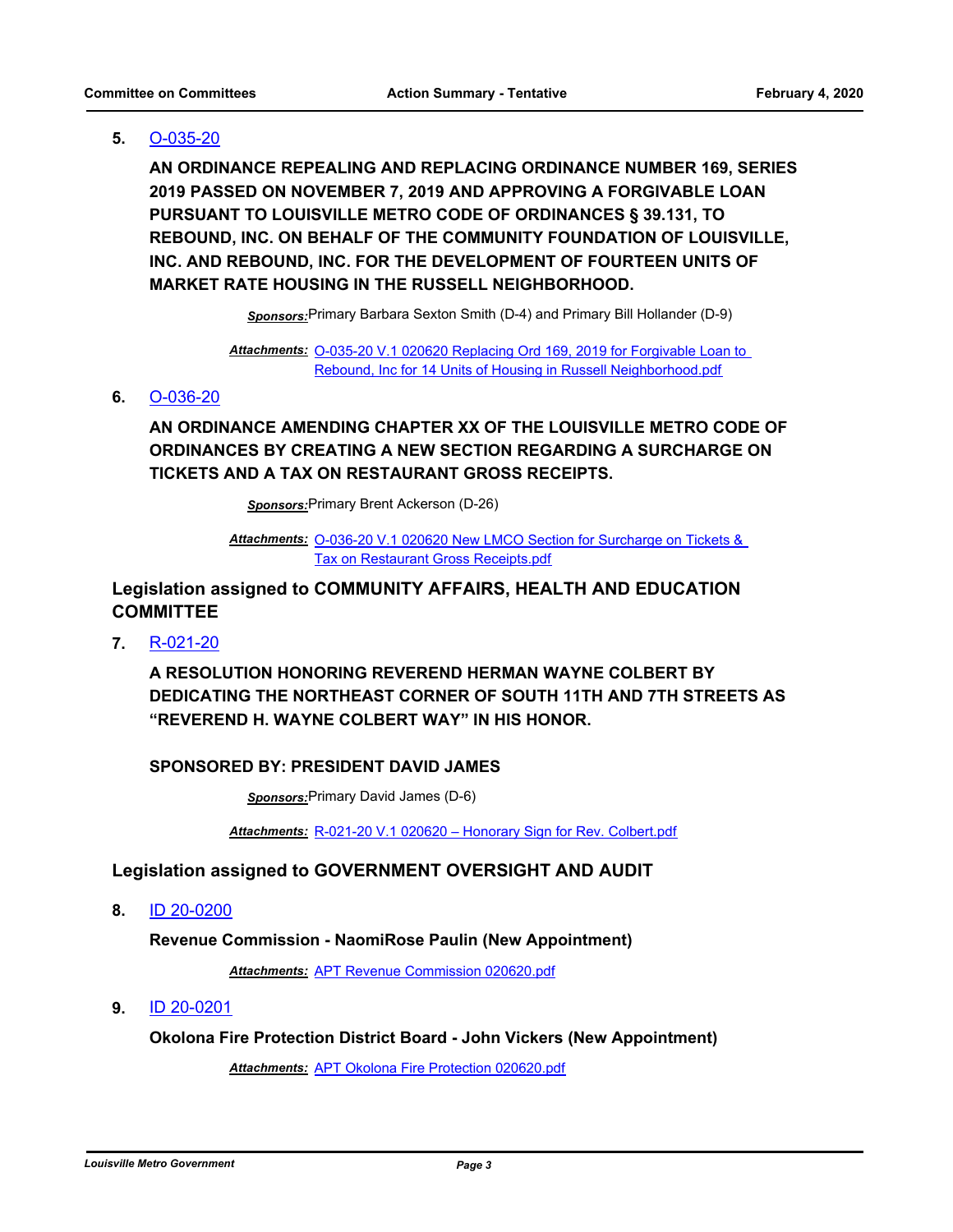#### **10.** [ID 20-0203](http://louisville.legistar.com/gateway.aspx?m=l&id=/matter.aspx?key=52671)

**Kentuckiana Works - Greater Louisville Workforce Development Board - Eric Friggle, Sarah Davasher-Wisdom (New Appointment)**

*Attachments:* [APT Kentuckiana Works WKD 020620.pdf](http://louisville.legistar.com/gateway.aspx?M=F&ID=79b16902-3cd1-48d4-852a-9a10107a7075.pdf)

#### **11.** [ID 20-0205](http://louisville.legistar.com/gateway.aspx?m=l&id=/matter.aspx?key=52673)

**Planning Commission - Patricia Seitz (Reappointment)**

*Attachments:* [REAPT Planning Commission 020620.pdf](http://louisville.legistar.com/gateway.aspx?M=F&ID=e4bfd333-eacd-4c61-9fb0-8c072be06637.pdf)

#### **Legislation assigned to LABOR AND ECONOMIC DEVELOPMENT COMMITTEE**

#### **12.** [R-010-20](http://louisville.legistar.com/gateway.aspx?m=l&id=/matter.aspx?key=52432)

**AN RESOLUTION RATIFYING AND APPROVING A COLLECTIVE BARGAINING AGREEMENT (DECEMBER 31, 2019 THROUGH JUNE 30, 2024) RELATING TO WAGES, HOURS, AND OTHER TERMS AND CONDITIONS OF EMPLOYMENT BETWEEN LOUISVILLE/JEFFERSON COUNTY METRO GOVERNMENT AND TEAMSTERS LOCAL 783 AFFILIATED WITH THE INTERNATIONAL BROTHERHOOD OF TEAMSTERS OF AMERICA REPRESENTING LOUISVILLE EMERGENCY MEDICAL SERVICES/METRO SAFE DEPARTMENT.**

*Sponsors:*Primary David Yates (D-25)

[R-010-20 V.1 020620 - ATTACH Teamsters Local 783.pdf](http://louisville.legistar.com/gateway.aspx?M=F&ID=b3d76972-8925-434c-ae8f-f304534275dd.pdf) *Attachments:* [R-010-20 V.1 020620 - Teamsters Local 783CBA.pdf](http://louisville.legistar.com/gateway.aspx?M=F&ID=477eebe1-fff7-4566-8c3f-27ab246d345c.pdf)

#### **13.** [R-011-20](http://louisville.legistar.com/gateway.aspx?m=l&id=/matter.aspx?key=52476)

**A RESOLUTION APPROVING THE GRANTING OF LOCAL INCENTIVES TO DPL FINANCIAL PARTNERS, LLC AND ANY SUBSEQUENT ASSIGNEES OR APPROVED AFFILIATES THEREOF PURSUANT TO KRS CHAPTER 154, SUBCHAPTER 32.**

*Sponsors:*Primary David Yates (D-25)

[R-011-20 V.1 020620 - DPL FINANCIAL PARTNERS, LLC.pdf](http://louisville.legistar.com/gateway.aspx?M=F&ID=9945ef82-c1f3-4aae-898b-7f967147dede.pdf) *Attachments:*

[R-011-20 V.1 020620 - ATTACH DPL FINANCIAL PARTNERS,](http://louisville.legistar.com/gateway.aspx?M=F&ID=6f03907b-ff56-40ff-a481-c2c657da1ca6.pdf)  LLC.pdf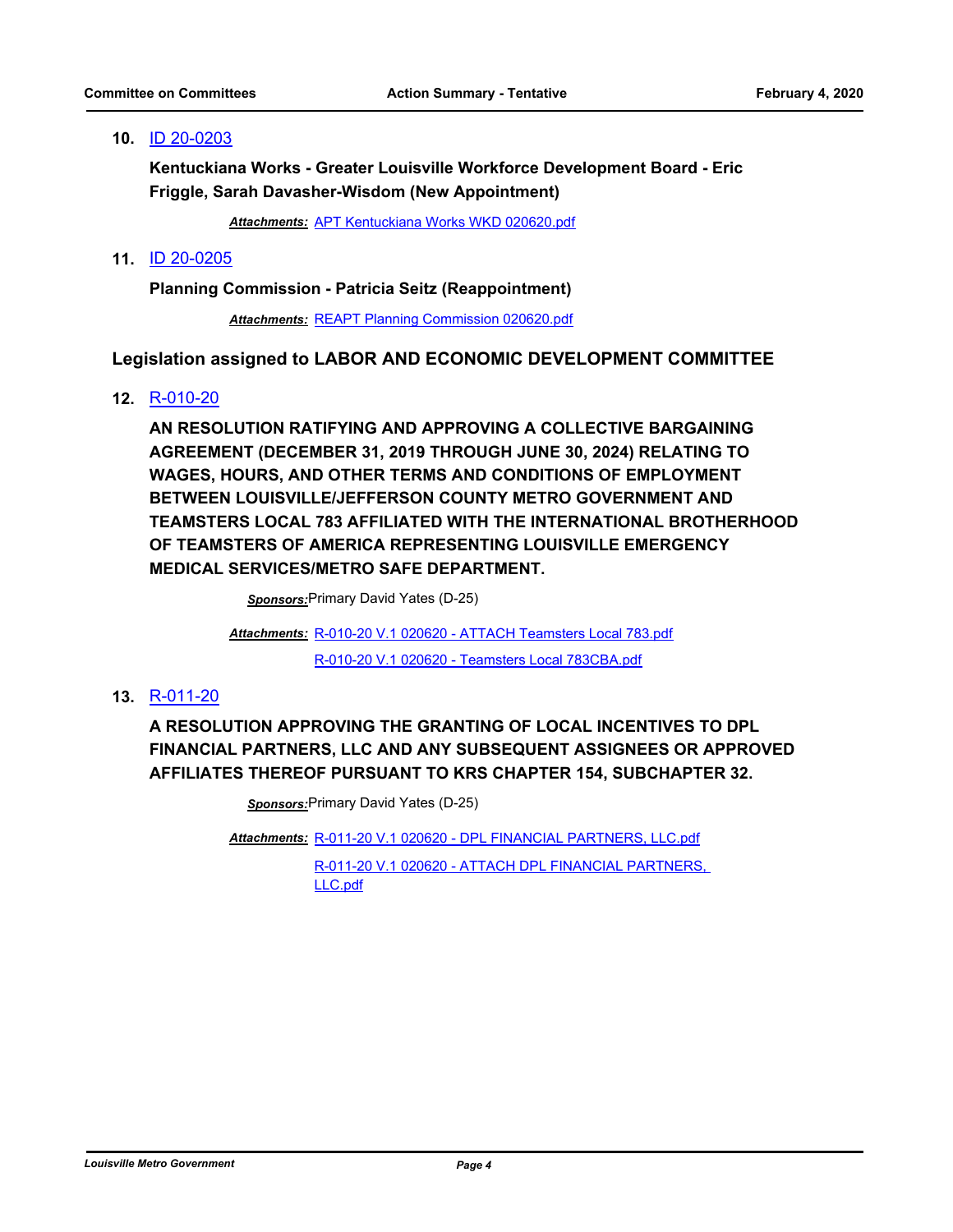#### **14.** [R-014-20](http://louisville.legistar.com/gateway.aspx?m=l&id=/matter.aspx?key=52491)

**A RESOLUTION SUPPORTING SUBMITTAL OF AN ECONOMIC DEVELOPMENT FUND APPLICATION TO THE KENTUCKY ECONOMIC DEVELOPMENT CABINET BY THE LOUISVILLE & JEFFERSON COUNTY RIVERPORT AUTHORITY FOR THE PREPARATION OF AN INDUSTRIAL PARK WITHIN LOUISVILLE/JEFFERSON COUNTY FOR FUTURE DEVELOPMENT.**

*Sponsors:*Primary Anthony Piagentini (R-19)

[R-014-20 V.1 020620 ECONOMIC DEV. FUND - RIVERPORT.pdf](http://louisville.legistar.com/gateway.aspx?M=F&ID=442fe67e-9ab7-4c84-9748-8f31012262a2.pdf) *Attachments:*

[Riverport Original Application.xlsx](http://louisville.legistar.com/gateway.aspx?M=F&ID=7508e0e7-759c-4f12-b0dc-a6381183443f.xlsx) [Sample EDF Resolution Letter.pdf](http://louisville.legistar.com/gateway.aspx?M=F&ID=b1c1f39e-5fad-4b74-8bde-9d037728a27b.pdf)

#### **15.** [R-020-20](http://louisville.legistar.com/gateway.aspx?m=l&id=/matter.aspx?key=52582)

**AN RESOLUTION RATIFYING AND APPROVING A COLLECTIVE BARGAINING AGREEMENT (FROM THE DATE OF ITS APPROVAL THROUGH JUNE 30, 2024) BETWEEN LOUISVILLE/JEFFERSON COUNTY METRO GOVERNMENT AND THE AMERICAN FEDERATION OF STATE, COUNTY AND MUNICIPAL EMPLOYEES, AFL-CIO, LOCAL 2629 ("AFSCME") RELATING TO WAGES, HOURS, AND OTHER TERMS AND CONDITIONS OF EMPLOYMENT OF ITS MEMBERS IN LOUISVILLE METRO CORRECTIONS DEPARTMENT.**

*Sponsors:*Primary David Yates (D-25)

[R-020-20 V.1 020620 –Res CBA AFL-CIO 2629.pdf](http://louisville.legistar.com/gateway.aspx?M=F&ID=f1e97585-4c77-4fab-83bb-a512c690a46c.pdf) *Attachments:*

[AFSCME Corrections Civilian CBA.pdf](http://louisville.legistar.com/gateway.aspx?M=F&ID=cd83c895-c66a-4a28-b6e4-a989c4680d47.pdf)

#### **16.** [R-024-20](http://louisville.legistar.com/gateway.aspx?m=l&id=/matter.aspx?key=52616)

**A RESOLUTION PURSUANT TO THE CAPITAL AND OPERATING BUDGET ORDINANCES, APPROVING THE APPROPRIATION TO FUND THE FOLLOWING NONCOMPETITIVELY NEGOTIATED SOLE SOURCE CONTRACT FOR METROSAFE CONCERNING 911 SYSTEM SUPPORT, UPGRADES, MAINTENANCE AND INSTALLATION - (AT&T CORP. - \$3,000,000.00).**

*Sponsors:*Primary David Yates (D-25)

[R-024-20 V.1 020620 - METROSAFE 911 - ATT.pdf](http://louisville.legistar.com/gateway.aspx?M=F&ID=14572a0e-1e64-46a5-a214-ee20767c413a.pdf) *Attachments:* [R-024-20 ATTACH 020620 -METROSAFE 911 - ATT.pdf](http://louisville.legistar.com/gateway.aspx?M=F&ID=e67b2342-5ae9-41ab-8cf0-6f6aeb860123.pdf) **[AT&T Corp resolution ES.pdf](http://louisville.legistar.com/gateway.aspx?M=F&ID=cdc885db-b445-4d75-84c6-2c7c8841f75c.pdf)**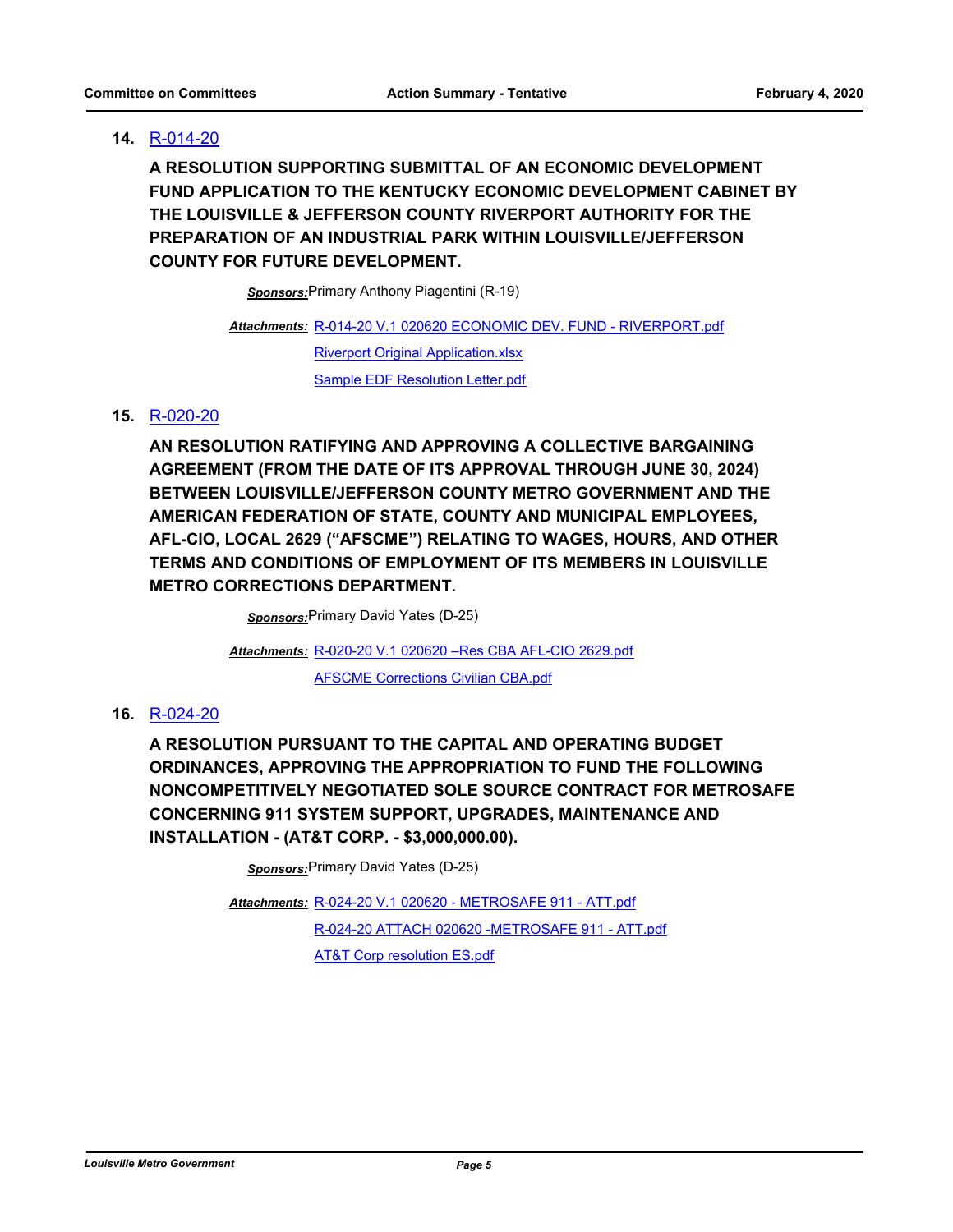#### **17.** [O-026-20](http://louisville.legistar.com/gateway.aspx?m=l&id=/matter.aspx?key=52587)

**AN ORDINANCE AWARDING A COMMUNICATIONS SERVICES FRANCHISE TO SQF, LLC PURSUANT TO THE TERMS AND CONDITIONS IN CHAPTER 116 OF THE LOUISVILLE METRO CODE OF ORDINANCES.**

*Sponsors:*Primary Brandon Coan (D-8)

Attachments: [O-026-20 V.1 020620 Communications Franchise - SQF.pdf](http://louisville.legistar.com/gateway.aspx?M=F&ID=093b4658-c40c-4e16-a43c-7c30a8d8efd9.pdf) [O-026-20 V.1 020620 - EXHIBIT A.pdf](http://louisville.legistar.com/gateway.aspx?M=F&ID=ee599f97-d962-42d3-b5ef-b0c81971922b.pdf) [O-026-20 V.1 020620 - EXHIBIT B.pdf](http://louisville.legistar.com/gateway.aspx?M=F&ID=94296dd8-0ed4-4038-9b2d-587c1f10b2c2.pdf)

#### **Legislation assigned to PLANNING AND ZONING COMMITTEE**

#### **18.** [O-020-20](http://louisville.legistar.com/gateway.aspx?m=l&id=/matter.aspx?key=52555)

**AN ORDINANCE CHANGING THE ZONING FROM R-4 RESIDENTIAL SINGLE FAMILY TO PRD PLANNED RESIDENTIAL DEVELOPMENT ON PROPERTY LOCATED AT 8700 SMITH LANE CONTAINING 7.937 ACRES AND BEING IN LOUISVILLE METRO (CASE NO. 19ZONE0026).**

*Sponsors:*Primary Madonna Flood (D-24)

Attachments: 19-ZONE-0026 PC Minutes 01.09.20.pdf

[O-020-20 V.1 020620 Rezoning from R4 to PRD at 8700 Smith Ln](http://louisville.legistar.com/gateway.aspx?M=F&ID=8ebe66e8-0839-47fe-9fd2-b77f7f371498.pdf)  19ZONE0026.pdf [19-ZONE-0026\\_LDT Minutes\\_01.09.20.pdf](http://louisville.legistar.com/gateway.aspx?M=F&ID=b05e18c8-514c-4582-a3af-bbc18819f208.pdf) [19-ZONE-0026\\_staff rpts.pdf](http://louisville.legistar.com/gateway.aspx?M=F&ID=27684374-be0a-447b-9885-a9d7f59e5d53.pdf) [19-ZONE-0026\\_appl justification stmt.pdf](http://louisville.legistar.com/gateway.aspx?M=F&ID=4a4819fb-483f-4fac-a316-eee47d54a2cc.pdf) [19-ZONE-0026\\_applicants booklet.pdf](http://louisville.legistar.com/gateway.aspx?M=F&ID=2587fd63-ed09-4953-9716-30c63c974108.pdf) [19-ZONE-0026\\_legal desc.pdf](http://louisville.legistar.com/gateway.aspx?M=F&ID=f2ac3cc3-2f3f-4731-ab9c-e341de1ab2c7.pdf) [19-ZONE-0026\\_Noise Impact Study.pdf](http://louisville.legistar.com/gateway.aspx?M=F&ID=b21c8bfb-b088-48f3-8117-4d61ea706321.pdf)

[19-ZONE-0026\\_Plan\\_01.09.20.pdf](http://louisville.legistar.com/gateway.aspx?M=F&ID=a023d8dd-854e-43e0-925a-fdf45dc17f64.pdf)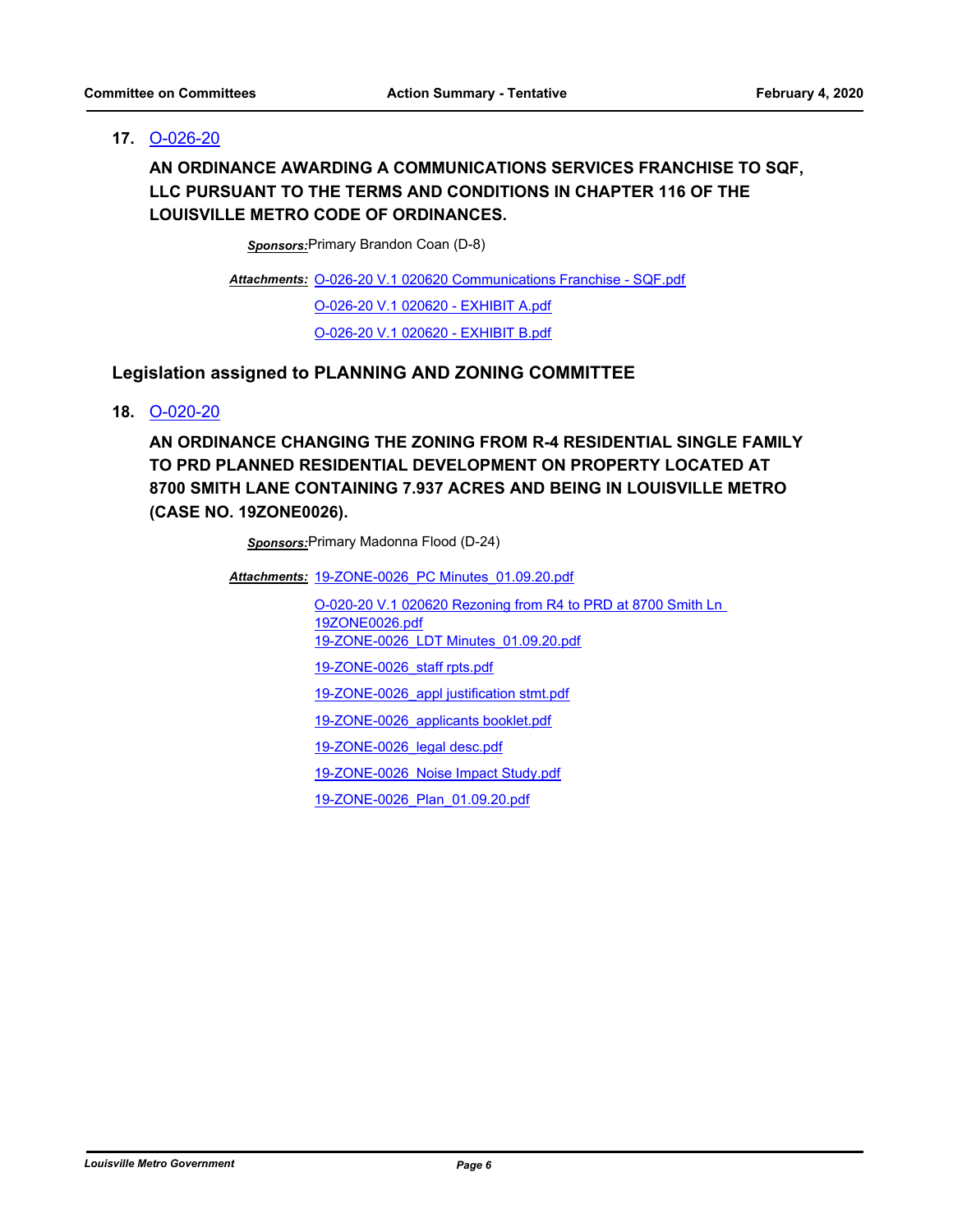#### **19.** [O-021-20](http://louisville.legistar.com/gateway.aspx?m=l&id=/matter.aspx?key=52556)

**AN ORDINANCE CHANGING THE ZONING FROM R-6 RESIDENTIAL MULTI-FAMILY TO C-2 COMMERCIAL ON PROPERTY LOCATED AT 1008 E. OAK STREET CONTAINING 0.086 ACRES AND BEING IN LOUISVILLE METRO (CASE NO. 19ZONE0048).**

*Sponsors:*Primary Madonna Flood (D-24)

Attachments: 19-ZONE-0048 PC Minutes 01.09.20.pdf

[O-021-20 V.1 020620 Rezoning from R6 to C2 at 1008 E Oak St](http://louisville.legistar.com/gateway.aspx?M=F&ID=de50adcd-4b38-46fb-86b8-a7bdcaff1e56.pdf)  19ZONE0048.pdf [19-ZONE-0048\\_LDT Minutes\\_12.12.19.pdf](http://louisville.legistar.com/gateway.aspx?M=F&ID=f886ed0a-3234-49ef-8927-331b6f10cb84.pdf) [19-ZONE-0048\\_staff rpts.pdf](http://louisville.legistar.com/gateway.aspx?M=F&ID=4ec3c26b-2868-4f3a-ab25-e348b1659d60.pdf) [19-ZONE-0048\\_Applicants justification stmt.pdf](http://louisville.legistar.com/gateway.aspx?M=F&ID=b9c5bb72-b9a6-4e6d-a75a-75372f5ab094.pdf) [19-ZONE-0048\\_legal desc.pdf](http://louisville.legistar.com/gateway.aspx?M=F&ID=399a5fab-0986-4d6b-9b71-627a5b1ac3b0.pdf) [19-ZONE-0048\\_Plan\\_01.09.20.pdf](http://louisville.legistar.com/gateway.aspx?M=F&ID=b54dce96-98e5-4237-9255-89863ed4bed7.pdf)

#### **20.** [O-022-20](http://louisville.legistar.com/gateway.aspx?m=l&id=/matter.aspx?key=52557)

### **AN ORDINANCE RELATING TO THE ZONING OF PROPERTY LOCATED AT 4612 PRESTON HIGHWAY CONTAINING APPROXIMATELY 1.72 ACRES AND BEING IN LOUISVILLE METRO (CASE NO. 19ZONE0054)**

*Sponsors:*Primary Madonna Flood (D-24)

Attachments: 19-ZONE-0054 PC Minutes 01.09.20.pdf

[O-022-20 V.1 020620 Rezoning from C1 to C2 at 4612 Preston Hwy](http://louisville.legistar.com/gateway.aspx?M=F&ID=b48c121a-f6e9-40d7-8cdd-43ac971e96f8.pdf)  19ZONE0054.pdf [19-ZONE-0054\\_LDT Minutes\\_12.12.19.pdf](http://louisville.legistar.com/gateway.aspx?M=F&ID=e16ef0dd-db74-4083-94c9-be844994ec57.pdf) [19-ZONE-0054\\_staff rpts.pdf](http://louisville.legistar.com/gateway.aspx?M=F&ID=d66c6619-101b-4fc0-b5a1-3df69c88b397.pdf) [19-ZONE-0054\\_applicants booklet.pdf](http://louisville.legistar.com/gateway.aspx?M=F&ID=e283ff6a-a4ae-46ef-9a25-f5a80cb428a2.pdf) [19-ZONE-0054\\_Applicants justification stmt.pdf](http://louisville.legistar.com/gateway.aspx?M=F&ID=b4bedf40-36a6-434c-ba6e-364aaa55209b.pdf) [19-ZONE-0054\\_geotech study.pdf](http://louisville.legistar.com/gateway.aspx?M=F&ID=6c3dc6fc-8eef-4228-8360-40fd829636bb.pdf) [19-ZONE-0054\\_legal desc.pdf](http://louisville.legistar.com/gateway.aspx?M=F&ID=46cb1396-af9c-4a3d-b1f5-3ead282bc88f.pdf)

[19-ZONE-0054\\_Plan\\_01.09.20.pdf](http://louisville.legistar.com/gateway.aspx?M=F&ID=8191d482-7f97-4a6f-a348-f66b931852f0.pdf)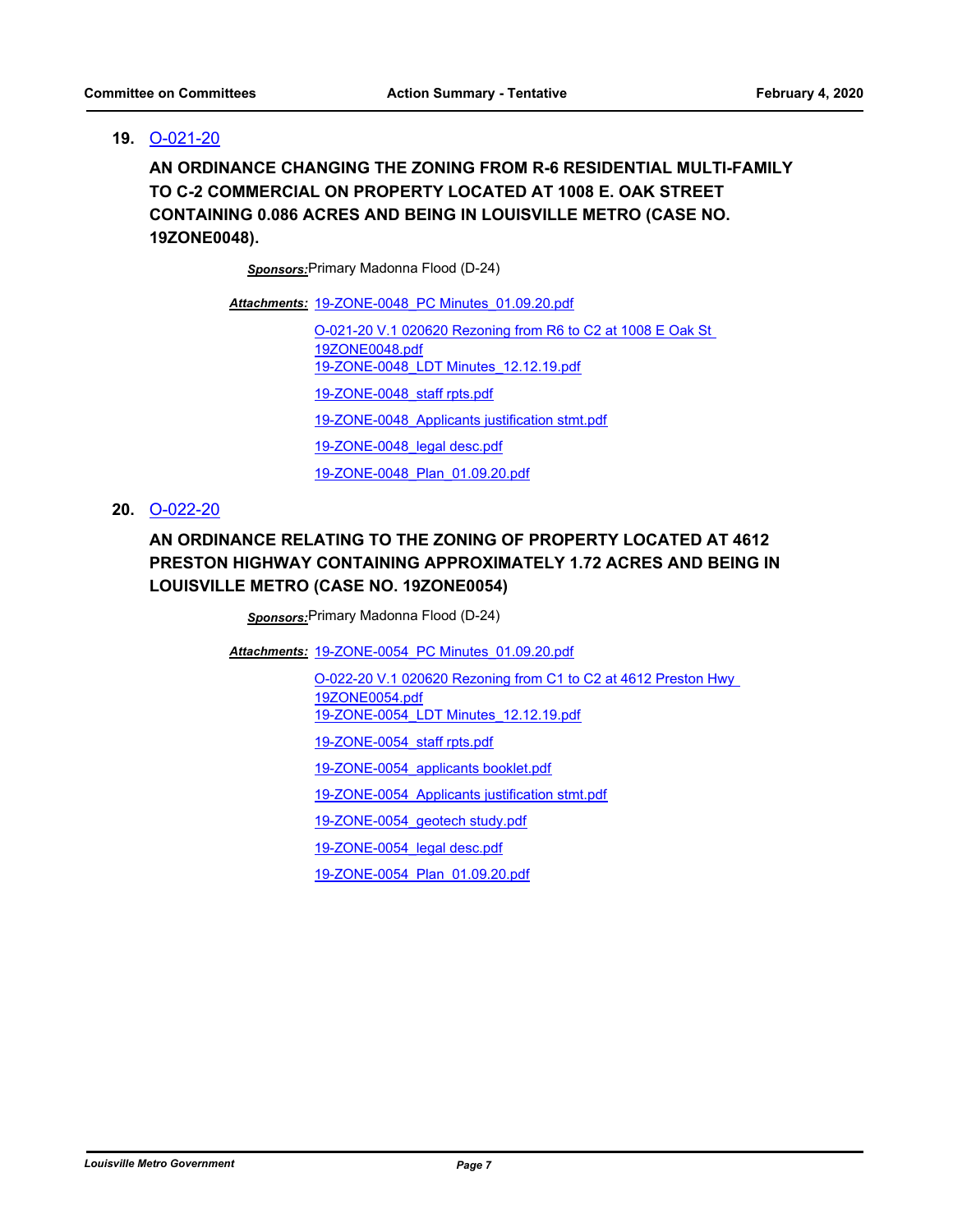#### **21.** [O-023-20](http://louisville.legistar.com/gateway.aspx?m=l&id=/matter.aspx?key=52562)

### **AN ORDINANCE RELATING TO THE ZONING OF PROPERTY LOCATED AT 1219 GILMORE LANE CONTAINING APPROXIMATELY 0.381 ACRES AND BEING IN LOUISVILLE METRO (CASE NO. 19ZONE0069)**

*Sponsors:*Primary Madonna Flood (D-24)

Attachments: 19-ZONE-0069 PC Minutes 01.09.20.pdf

[O-023-20 V.1 020620 Rezoning from C1 to C2 at 1219 Gilmore Ln](http://louisville.legistar.com/gateway.aspx?M=F&ID=61581e59-8d42-4fac-90ee-0797faba1814.pdf)  19ZONE0069.pdf [19-ZONE-0069\\_LDT Minutes\\_12.12.19.pdf](http://louisville.legistar.com/gateway.aspx?M=F&ID=97e94676-5f43-4ebd-964f-c3758ff9bd10.pdf) [19-ZONE-0069\\_staff rpts.pdf](http://louisville.legistar.com/gateway.aspx?M=F&ID=fdf1ce9a-57af-4c60-b232-5d263658f4ef.pdf) [19-ZONE-0069\\_applicants justification stmt.pdf](http://louisville.legistar.com/gateway.aspx?M=F&ID=666a3fda-3c32-404b-9934-b3a763330c9c.pdf) [19-ZONE-0069\\_citizen letter.pdf](http://louisville.legistar.com/gateway.aspx?M=F&ID=dc1a6c25-cebe-4faf-b6d9-9f83b6fb4b5a.pdf) [19-ZONE-0069\\_legal desc.pdf](http://louisville.legistar.com/gateway.aspx?M=F&ID=efdaac4e-668e-43fe-b34e-00c135fbaabd.pdf) [19-ZONE-0069\\_Plan\\_01.09.20.pdf](http://louisville.legistar.com/gateway.aspx?M=F&ID=1bbea2c7-794b-416f-97ef-18f7c050f929.pdf)

#### **22.** [O-025-20](http://louisville.legistar.com/gateway.aspx?m=l&id=/matter.aspx?key=52570)

### **AN ORDINANCE RELATING TO THE ZONING OF PROPERTIES LOCATED AT 3109, 3115, AND 3119 CHENOWETH RUN ROAD CONTAINING APPROXIMATELY 4.16 ACRES AND BEING IN LOUISVILLE METRO (CASE NO. 19ZONE0023)**

*Sponsors:*Primary Madonna Flood (D-24)

[19-ZONE-0023 PC Minutes.pdf](http://louisville.legistar.com/gateway.aspx?M=F&ID=20561b49-a64b-4a6a-9be0-59b81509ae54.pdf) *Attachments:*

[O-025-20 V.1 020620 Zoning to Remain R4 at 3109-3119 Chenoweth](http://louisville.legistar.com/gateway.aspx?M=F&ID=cf173736-0893-43a5-a28a-e82b0d62e0ec.pdf)  Run Rd 19ZONE0023.pdf [19-ZONE-0023 Other Minutes.pdf](http://louisville.legistar.com/gateway.aspx?M=F&ID=f9f3595f-c946-4bea-bac5-8a99914a0402.pdf) [19-ZONE-0023 Staff Reports.pdf](http://louisville.legistar.com/gateway.aspx?M=F&ID=aa672478-f5f1-4a43-a27d-26d96f7d24b8.pdf) [19-ZONE-0023 Legal Description.pdf](http://louisville.legistar.com/gateway.aspx?M=F&ID=2c78ddb4-1756-433b-a5c4-cd63c750cf86.pdf) [19-ZONE-0023 Applicant Booklets.pdf](http://louisville.legistar.com/gateway.aspx?M=F&ID=2f3cd05c-67d2-4738-9793-d493e85dc9f0.pdf) [19-ZONE-0023 Applicant Studies.pdf](http://louisville.legistar.com/gateway.aspx?M=F&ID=4f809763-27d1-496f-af32-ecb9a63b226b.pdf) [19-ZONE-0023 Opposition Booklet.pdf](http://louisville.legistar.com/gateway.aspx?M=F&ID=0bcb7235-77f2-4192-8ea4-e8d7bfedd601.pdf) [19-ZONE-0023 Opposition Letters.pdf](http://louisville.legistar.com/gateway.aspx?M=F&ID=d84a8cdf-a297-4816-a115-38489c1add73.pdf) [19-ZONE-0023 Public Materials.pdf](http://louisville.legistar.com/gateway.aspx?M=F&ID=31b5f197-020b-41e0-9ed5-5ec2dc99d654.pdf)

[19-ZONE-0023 Plan.pdf](http://louisville.legistar.com/gateway.aspx?M=F&ID=93e6dbf5-1885-4d5d-bb46-1f8c9fe126d3.pdf)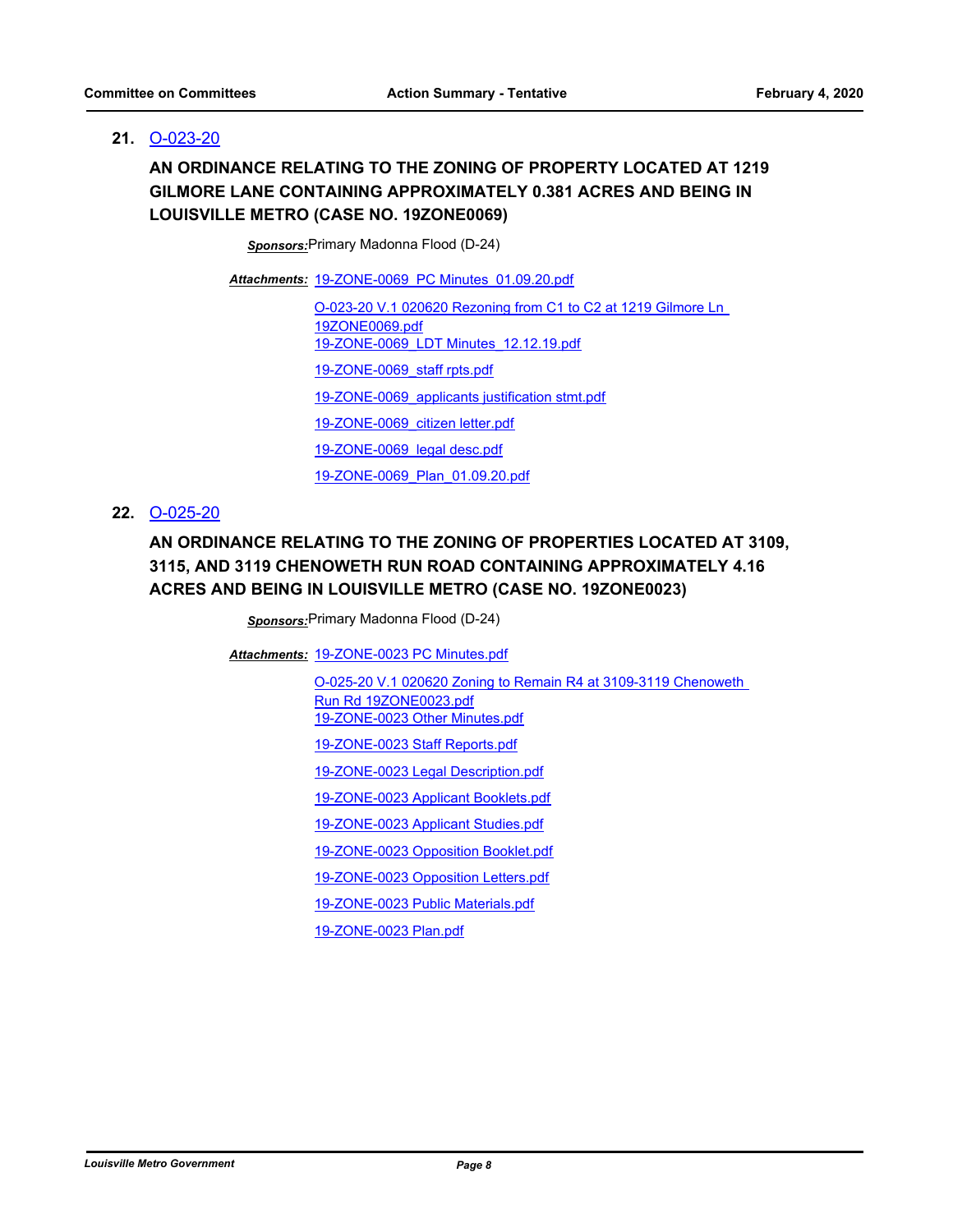#### **Legislation assigned to PUBLIC SAFETY COMMITTEE**

#### **23.** [O-038-20](http://louisville.legistar.com/gateway.aspx?m=l&id=/matter.aspx?key=52661)

### **AN ORDINANCE AMENDING LOUISVILLE METRO CODE OF ORDINANCE 91.023(D) TO CLARIFY RESPONSIBILITIES OF LICENSE AND PERMIT HOLDERS RELATING TO THE ANIMAL ABUSE OFFENDER REGISTRY.**

*Sponsors:*Primary Brandon Coan (D-8)

#### Attachments: 0-038-20 V.1 020620 ORD - AMENDMENT TO ANIMAL OFFENDER REGISTRY.pdf

#### **Legislation assigned to PUBLIC WORKS COMMITTEE**

#### **24.** [R-013-20](http://louisville.legistar.com/gateway.aspx?m=l&id=/matter.aspx?key=52481)

**A RESOLUTION AUTHORIZING THE MAYOR TO ACCEPT \$152,000 OF FUNDING FROM THE KENTUCKY FAIR BOARD AND \$75,000 FROM THE LOUISVILLE/JEFFERSON COUNTY VISITORS AND CONVENTION COMMISSION FOR THE PHILLIPS LANE SIDEWALK PROJECT TO BE ADMINISTERED BY PUBLIC WORKS & ASSETS.**

*Sponsors:*Primary Nicole George (D-21)

Attachments: R-013-20 V.1 020620 Mayor Accept \$152K from KFB and \$75K from VCC for Phillips Ln Sidewalk Project.pdf RES \$227,000 KFB and LVCC Phillips Ln Sidewalk Prj PWA JAN2020.pdf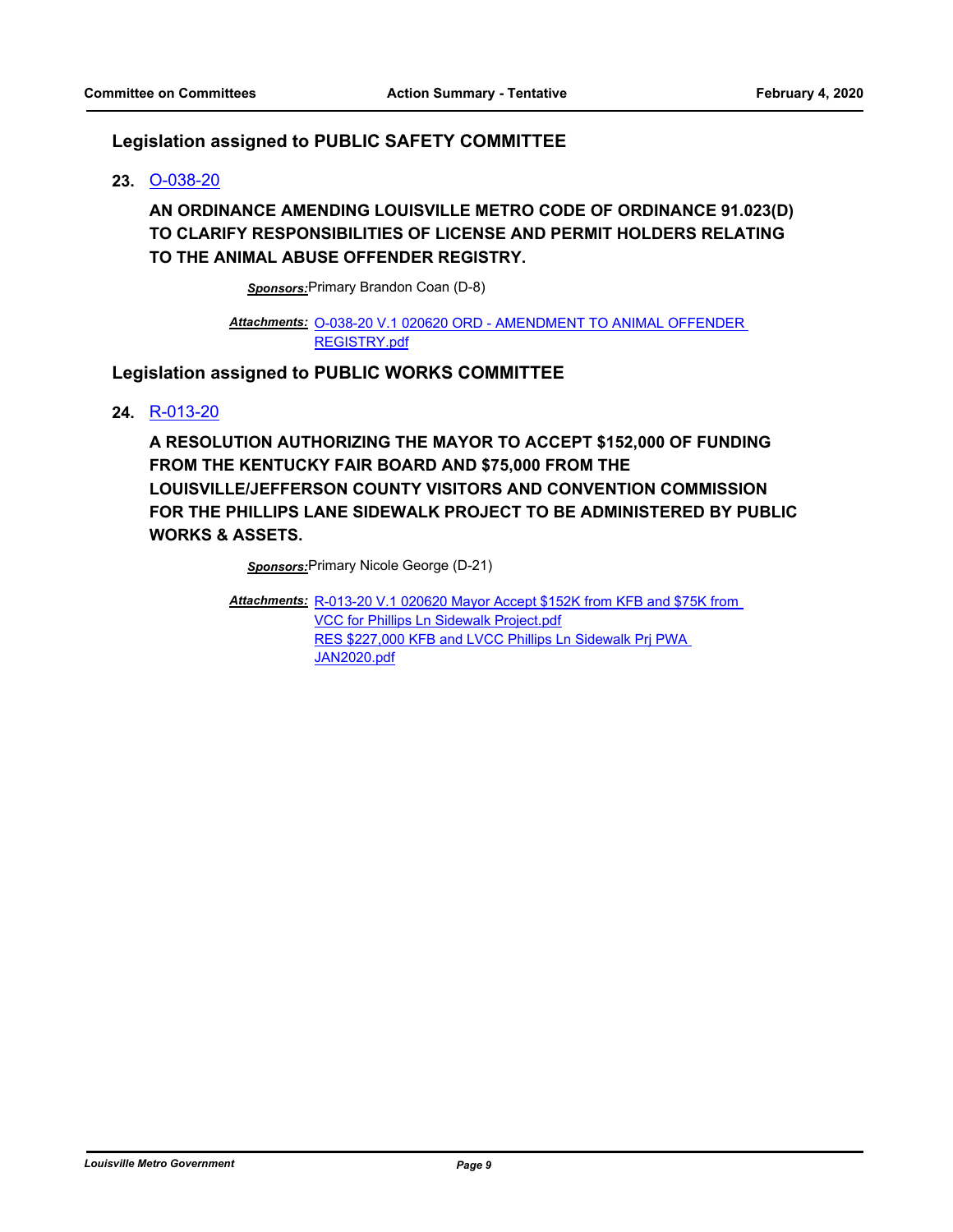#### **Pending Legislation**

#### **25.** [R-177-19](http://louisville.legistar.com/gateway.aspx?m=l&id=/matter.aspx?key=52213)

### **A RESOLUTION AMENDING SECTION 4.07 OF THE RULES OF THE LOUISVILLE/JEFFERSON COUNTY METRO GOVERNMENT COUNCIL TO GIVE METRO COUNCIL THE OPTION OF REQUESTING A FINANCIAL IMPACT STATEMENT ON RESOLUTIONS PENDING BEFORE COUNCIL.**

*Sponsors:*Primary Cindi Fowler (D-14)

Attachments: R-177-19 V.1 120919 Amend Rules RE Financial Impact Statement.pdf metro council rules as amended on 10-28-19.pdf

> **A motion was made by Vice Chair Winkler, seconded by Committee Member Reed, that this Resolution be untabled. The motion carried by a voice vote.**

**Council Member Fowler explained that this Resolution was initiated due to discussions regarding the financial impact the Clean Energy Resolution [R-102-19] will have on Metro Government. She pointed out that the paperwork to request a Financial Impact Statement included language regarding Resolutions though the Council Rules do not. She also mentioned that the Jefferson County Attorney's Office could not find an instance when a Financial Impact Statement was requested pursuant to a Resolution. She concluded by saying that the Council should have the ability to do a Financial Impact Statement on anything that comes before it that needs funding.**

**There was some discussion between Committee Member Kramer and Council President James regarding whether a Financial Impact Statement can be requested for a Resolution since it can be requested for an Ordinance, what the intent was of the Council Rule, and why this Resolution is necessary. Sarah Martin, Jefferson County Attorney's Office, stated that, prior to the revisions to the Council Rules that were adopted last year, the Council sometimes used "Ordinance" to also mean "Resolution" and the Council would interpret each depending on past practices. She explained that during the review and preparation of the revisions to the Council Rules the Workgroup assigned to that task deliberately decided whether each particular Rule was to consider an "Ordinance," "Order," or "Resolution," and the revisions were adopted by the Council. She stated that there were 92 places where "Ordinance" and "Resolution" are both considered and that Council Rule 4.07 is one of the few places where this is not the case. She also stated that the Council interprets its own rules and can move forward with requesting a Financial Impact Statement for a Resolution, but her office suggested to Council Member Fowler that Council Rule 4.07 be amended to include "Resolution" since it appears to be a deliberate decision not to have included it initially.** 

**The motion to approve carried by a voice vote and the Resolution was sent to Special Legislation to be heard before the full Council at the Metro Council Meeting on February 6, 2020.**